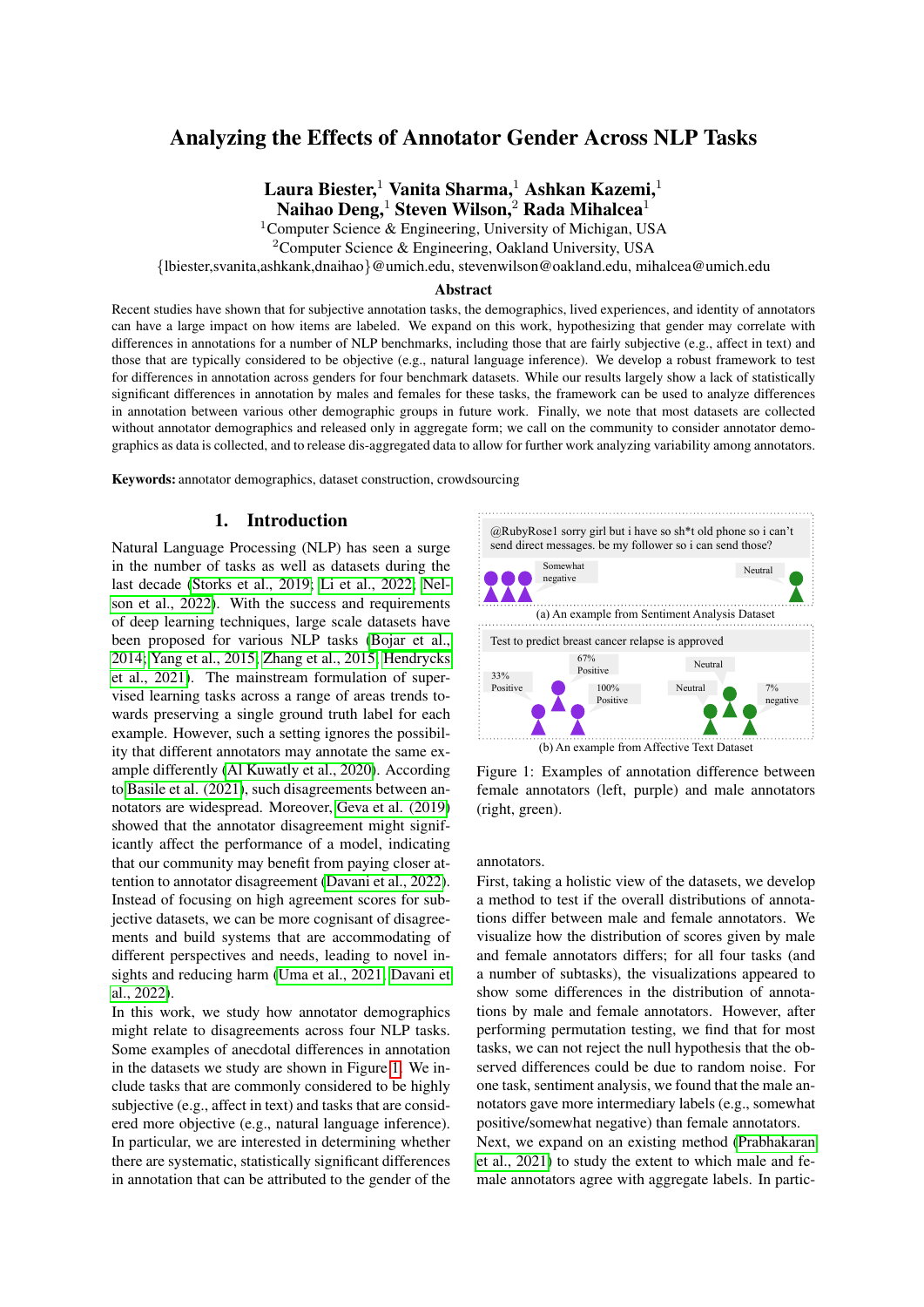| Dataset                    | # Male<br>Annotators | # Female<br>Annotators | # Datapoints | Mean Annotations<br>per Datapoint | Annotation<br>Type | Ratings per<br>Datapoint                                    |
|----------------------------|----------------------|------------------------|--------------|-----------------------------------|--------------------|-------------------------------------------------------------|
| Affective Text             |                      |                        | 1000         | 6.00                              | Interval           | 7; anger, disgust, fear, joy,<br>sadness, surprise, valence |
| Word Similarity            | 196                  | 157                    | 498          | 38.74                             | Ordinal            | 2; similarity, relatedness                                  |
| Sentiment Analysis         | 736                  | 744                    | 14071        | 4.21                              | Ordinal            |                                                             |
| Natural Language Inference | 282                  | 211                    | 1200         | 9.26                              | Ordinal            |                                                             |

Table 1: List of linguistic tasks included in this study.

<span id="page-1-0"></span>ular, we ask: (1) Is there a difference in the extent to which males and females agree with aggregate labels across the full dataset? and (2) Do female annotators have a higher agreement score with the aggregate of female annotators than with the aggregate of male annotators (and vice-versa for male annotators). For all pairs of agreement distributions that we study, we find no statistically significant difference.

While the results largely reveal no systematic difference in annotation that can be attributed to the gender of annotators and should thus be considered a negative result, our work contributes a robust framework with which to study differences in annotation between two or more groups from multiple angles. The framework is developed for two demographic categories and either ordinal or interval data, but could easily be applied to categorical or binary labels in a one-vs-all setup to work with multiple groups. We hope that this work can instigate further work on demographic differences in annotation, as our negative result cannot be generalized to all NLP tasks and datasets, nor can it be generalized to all demographic groups.

## 2. Related Work

Annotator Disagreement. As pointed out by [Basile](#page-7-2) [et al. \(2021\)](#page-7-2), annotator disagreement is ubiquitous, especially in the AI field [\(Smyth et al., 1994;](#page-9-4) [Poesio and](#page-8-5) [Artstein, 2005;](#page-8-5) [Aroyo and Welty, 2015\)](#page-7-4). People have long proposed that instead of ignoring such a disagreement and having a single groundtruth, we need to preserve annotations from different annotators [\(Poesio and](#page-8-5) [Artstein, 2005;](#page-8-5) [Recasens et al., 2012\)](#page-9-5).

Reasons for Disagreement. Prior work has detected differences in data annotation with respect to gender in hate speech detection [\(Gold and Zesch, 2018\)](#page-8-6), POS tagging and dependency parsing [\(Garimella et al.,](#page-8-7) [2019\)](#page-8-7). This work is often inspired by findings in linguistics, e.g., gender differences in the use of finite adverbial clauses [\(Mondorf, 2002\)](#page-8-8). Beyond differences related to gender, researchers have studied difference in data annotation with respect to individual annotators (annotator bias) [\(Ross et al., 2010;](#page-9-6) [Otterbacher,](#page-8-9) [2018;](#page-8-9) [Larimore et al., 2021\)](#page-8-10) and annotator disagreements [\(Pavlick and Kwiatkowski, 2019\)](#page-8-11). Furthermore, [Geva et al. \(2019\)](#page-8-3) reveals that annotators' individual differences affect model performance on natural language understanding tasks, which can lead to problems in model generalization to new users. Most prior

work focuses on a single task or a single benchmark to study the data disagreement (bias) introduced by demographic features. In contrast, our paper considers four different NLP datasets, giving a more comprehensive analysis of potential differences across groups of annotators in a range of NLP tasks.

Disagreement Measurement. In order to systematically investigate the bias or disagreements, [Geva](#page-8-3) [et al. \(2019;](#page-8-3) [Garimella et al. \(2019;](#page-8-7) [Wich et al.](#page-9-7) [\(2020;](#page-9-7) [Al Kuwatly et al. \(2020\)](#page-7-1) trained classifiers on subset of annotators, and use performance difference to demonstrate the existence of bias. Additionally, [Wich](#page-9-7) [et al. \(2020\)](#page-9-7) used an unsupervised graph method to group annotators and studied the difference between the groups. To measure the agreement between subgroups of annotators, [Larimore et al. \(2021\)](#page-8-10) used Krippendorf's alpha score [\(Krippendorff, 2011\)](#page-8-12), [Gold and](#page-8-6) [Zesch \(2018\)](#page-8-6) used Best-Worst-Scaling by [Louviere et](#page-8-13) [al. \(2015\)](#page-8-13), and [Wich et al. \(2020\)](#page-9-7) reported Cohen's kappa [\(Cohen, 1960\)](#page-7-5) and Krippendorf's alpha score.

## 3. Data

We study four NLP tasks using datasets that share the following properties: individual annotations are made available along with gender labels for those individuals, and items in the dataset have multiple annotations. We include datasets with interval and ordinal ratings; a summary of our datasets is presented in Table [1.](#page-1-0)

In the early stages of this study, we surveyed a number of language resource papers describing benchmark datasets to see if they mentioned the demographics of their annotators. To a large extent, we found that they did not; a few authors explicitly stated that no demographic information was collected, while one author stated that they included exclusively annotators located in the United States and Canada, likely to restrict the varieties of English represented by the annotators [\(Ra](#page-9-8)[jpurkar et al., 2016\)](#page-9-8). With respect to user privacy, it is responsible practice not to collect more user-level information than is needed for data processing, and so it is reasonable that many previous studies chose not to store attributes of annotators like gender. However, not collecting these attributes also precludes the possibility of studying whether certain groups are under or over-represented in the dataset, and what effects representation may have on models.

We then emailed authors of twenty-three papers that did not explicitly state that they did not collect annota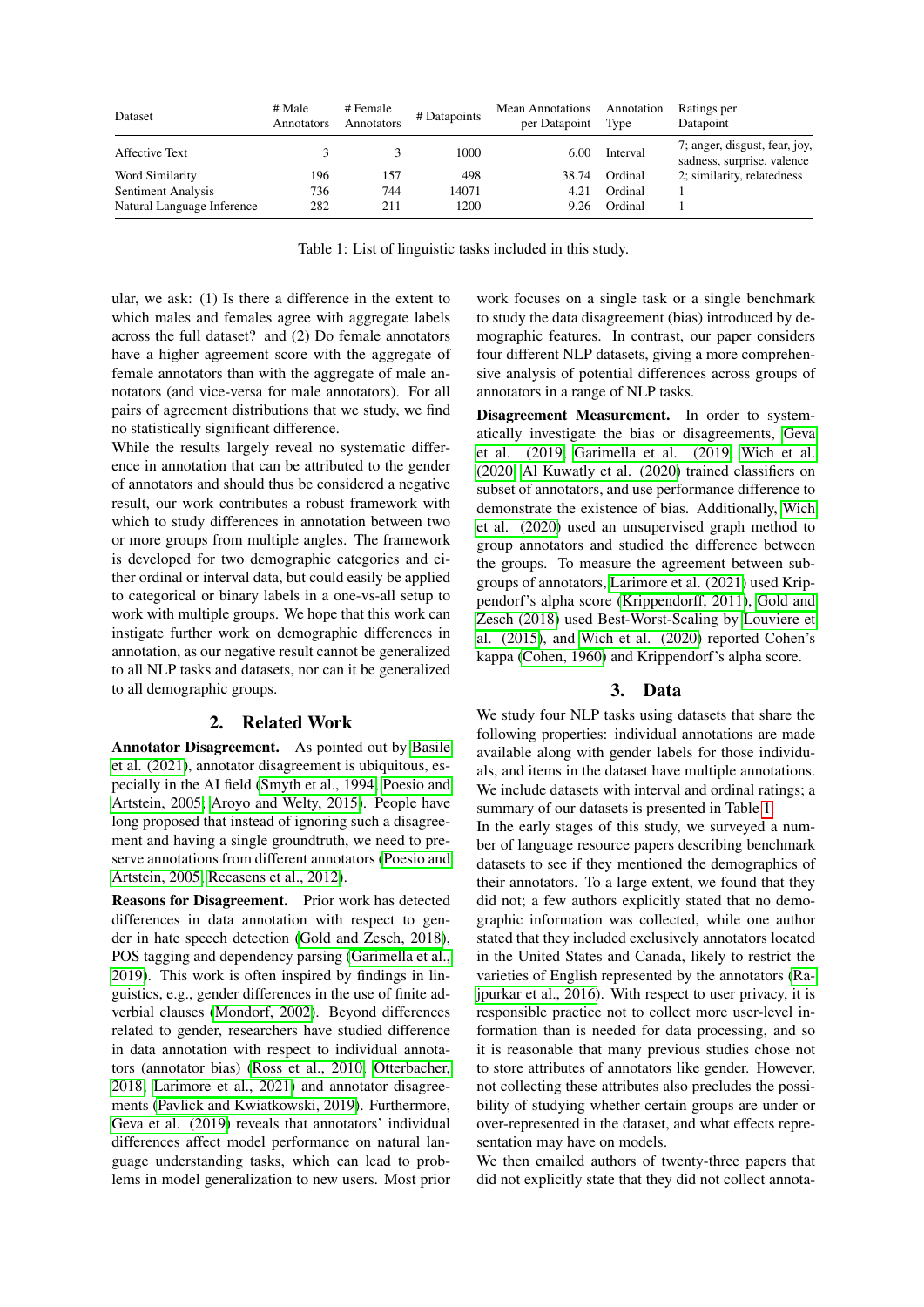tor metadata, and we received responses from sixteen authors. Most authors stated that they did not collect or consider collecting annotator demographics alongside their annotations. It is therefore worth noting that the tasks we chose to study were largely chosen due to feasibility (access to data) rather than due to our intuitions about the tasks themselves. However, there are some inherent reasons why these tasks are interesting to study. First, affect and sentiment are subjective, but perhaps less clearly linked to identity than hate speech detection, a task for which annotator identity has been shown to correlate with differences in annotation [\(Gold](#page-8-6) [and Zesch, 2018\)](#page-8-6). Moreover, while it is typically considered to be more objective, systematic disagreement has also been found in natural language inference annotation [\(Pavlick and Kwiatkowski, 2019\)](#page-8-11).

A limitation of the data we use is that there is little representation of people who do not fit in the gender binary; accordingly, we only study differences between male and female annotators in this work. We hope that larger datasets that indicate annotator characteristics will allow for studying gender differences in annotation beyond the gender binary in the future. Detailed descriptions of each task follow.

### Affective Text

The affective text dataset is from the SemEval-2017 Task 14 (Strapparava and Mihalcea, 2007). In particular, we use the test dataset, which consists of one thousand headlines, each annotated by six annotators. The original authors provided the gender of the annotators, three of whom were male and three of whom were female. We note that unlike our other datasets, gender was not self-reported by the annotators; rather, it was ascribed by the dataset collector, who was acquainted with the annotators. We are releasing the individual annotations for the SemEval-2007 Task 14 in conjunction with this paper, along with the gender of each annotator $^1$  $^1$ 

The text is annotated for six emotions: anger, disgust, fear, joy, sadness, and surprise. The scale used for rating is 0 (the emotion is absent from the headline) to 100 ("maximum emotional load"). Additionally, each headline is annotated for valence on a -100 (highly negative) to 100 (highly positive) scale; 0 is neutral.

#### Word Similarity

The word similarity dataset was collected using Amazon Mechanical Turk. The annotators self-report a number of their demographic characteristics, including gender, which was reported in a dropdown listing Male, Female, and Other.

The annotators were given pairs of words, and asked to rate them on two five-point Likert scales. In the similarity task, they were asked how similar words were, on a scale from "completely different" to "very similar". In the relatedness task, they were asked how related words were, on a scale from "unrelated" to "very related". A number of examples were given to guide annotators: Similar words: alligator/crocodile, love/affection Related words: car/tire, car/crash

Annotations where the annotator incorrectly answered a qualification question were excluded. Approximately 25% of the annotated word pairs were drawn directly from SimLex-999 [\(Hill et al., 2015\)](#page-8-14); the remaining pairs were inspired by [Garimella et al. \(2017\)](#page-8-15). Specifically, they were balanced such that approximately 1/4 of the remaining pairs represented common word associations for four demographic groups: males, females, people located in the United States, and people located in India. This sampling strategy suggests that gender differences in the annotations are more likely than they would be in word pairs selected without considering gender.

#### Sentiment Analysis

We use a sentiment analysis dataset created with the intention of measuring age-related bias in sentiment analysis [\(Diaz et al., 2018\)](#page-8-16). The training data text is sourced from samples in the Sentiment140 dataset [\(Go](#page-8-17) [et al., 2009\)](#page-8-17) containing the strings "young" and "old"; the test data text is scraped from blog posts that discuss aging. In collecting this data, the authors also collected a number of the annotator's self-reported demographic attributes, including but not limited to gender, age, and race. Genders reported in the dataset included Male, Female, and Nonbinary (one annotator). More than 1400 annotators rate sentiment on a five-point Likert scale (very negative, negative, neutral, positive, very positive). There are on average 4.21 annotations per datapoint, but we note that not all datapoints have a variety in annotator gender. The dataset is publicly available (Diaz, 2020).

## Natural Language Inference

The natural language inference (NLI) dataset we use is CommitmentBank (De Marneffe et al., 2019). The annotators for the dataset were asked to determine the extent of speaker commitment to complements of clauseembedding predicates under an entailment canceling operator (e.g. question, negation, and so on). The authors provided us with the annotator gender and age, which were collected during the original annotation as part of the survey given to annotators. Gender was reported as free-text; we mapped MALE and MALE+ to the male category and FEMALE, WOMAN, FEMAL, and FEMALLE to the female category. We removed one annotator who reported different demographics in different Amazon Mechanical Turk tasks, and a small number of annotators whose reported gender did not fall into the male/female binary due to lack of data. Each datapoint is ranked on a seven-point Likert scale (-3: the annotator believes that the author of the text is certain that the prompt is false, 0: annotator believes that the author of the text is not certain whether the

<span id="page-2-0"></span><sup>1</sup>[https://github.com/MichiganNLP/Affec](https://github.com/MichiganNLP/Affective-Text-Individual-Annotations) [tive-Text-Individual-Annotations](https://github.com/MichiganNLP/Affective-Text-Individual-Annotations)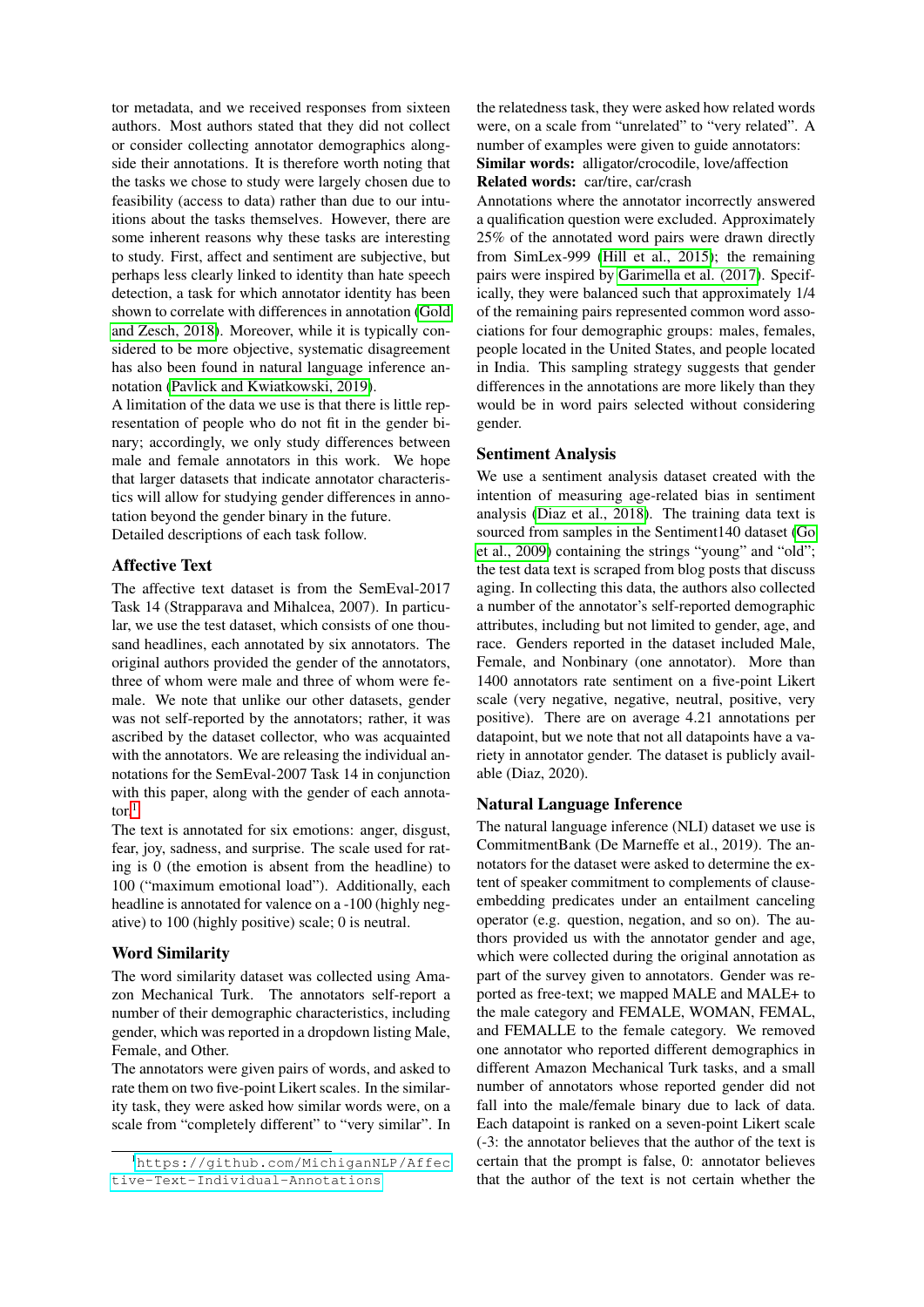prompt is true or false, 3: the annotator believes that the author of the text is certain that the prompt is true). For the NLI task, items were labeled based on whether at least 80% of annotations were within three ranges: [1, 3] (entailment), [0] (neutral) or  $[-3, -1]$  (contradiction) [\(Jiang and de Marneffe, 2019\)](#page-8-18). We use the original ratings in the range  $[-3, 3]$  in our analysis.

## 4. Methodology

We use two methods to robustly measure whether there are underlying differences in how male and female annotators annotate each of our four datasets. The first method, described in Section [4.1,](#page-3-0) directly measures the differences in overall scores given by male and female annotators. This type of analysis is likely to capture shifts in the distribution of scores given by different sets of annotators – for instance, it would capture if male annotators are more likely to label positive sentiments than female annotators. Even a simple linear shift in the distribution of annotations could affect models, especially if ordinal labels are converted to binary, which is a common experimental setting, e.g., in sentiment analysis [\(Socher et al., 2013\)](#page-9-9). The second method, described in Section [4.2,](#page-3-1) takes into account aggregate scores to determine to what extent male and female annotators differ from various aggregates. If significant differences were found, this type of analysis would signal the need for multi-perspective modelling.

### <span id="page-3-0"></span>4.1. Distribution Analysis

We split annotations into those provided by male and female annotators, then visualize the scores given by those annotators; for the affective text dataset, we use a kernel density estimation plot because the annotations are on an interval. For ordinal data, we use a barplot. A key advantage of this type of analysis is that it produces clearly interpretable results; the plots allow us to directly see how the male and female annotators differ. To ensure the significance of our findings, we employ permutation tests; our null hypothesis is that gender does not affect the distributions of annotations. We define two test statistics, which we will refer to as  $t_{obs}$ .

For interval data, we begin by computing the cumulative sum of % of annotations for each gender with each possible rating from  $min$  (the minimum score in the range) to  $max$  (the maximum score in the range), which represents the empirical distribution function. Our test statistic is the area between the curves of the two empirical distribution functions. With cumulative sum vectors  $M$  and  $F$ , this area can be computed as  $t_{obs} = \sum_{i=min}^{max} |M_i - F_i|.$ 

For ordinal data, we formulate our alternative hypothesis for each task by observation of how the two groups differ in the bar charts. We compute the difference in percentage of annotations with scores that meet the conditions of the alternative hypothesis. Specifically, given the total number of annotations and choices given to the annotators within the relevant condition  $C$  for the

task, we compute  $t_{obs} = \sum_{c \in C} |P(c|f) - P(c|m)|$ , which represents the extent to which the distributions across labels differ for the two annotator groups.

We then randomly assign annotators to groups  $\alpha$  (size  $=$  # of male annotators) and b (size  $=$  # of female annotators) and recompute the test statistic  $10,000$  times<sup>[2](#page-3-2)</sup> with those groups instead of  $m$  (all male annotators) and  $f$  (all female annotators), creating an array of test statistics  $T_{perm}$ . Finally, we compute our p-value as the percentage of values in  $T_{perm}$  that are greater than  $t_{obs}$  (e.g., have a larger difference in the distribution).

#### <span id="page-3-1"></span>4.2. Agreement Analysis

We expand upon the methodology from [\(Prabhakaran](#page-8-4) [et al., 2021\)](#page-8-4). They compute agreement using Cohen's kappa between each in-demographic annotator and the *majority vote* of the overall annotator pool. We use the same sentiment analysis dataset they study, but do not condense the labels to a binary scale. This means that we change our agreement metric to Krippendorff's alpha, due to its ability to compute agreement of ordinal and interval data between any number of annotators. We then compute the agreement of each indemographic annotator with the *aggregate* of the overall annotator pool (labeled F-ALL, M-ALL). We also add two other measurements: the agreement of each indemographic annotator and other in-demographic annotators (labeled F-ALLF, M-ALLM) and the agreement of each in-demographic annotator with all out-ofdemographic annotators (labeled F-ALLM, M-ALLF). In all computations, the in-demographic annotator who is being compared to the aggregate is excluded from the aggregation.

We aggregate labels using the mean for interval data and a median for ordinal data; if the median is not an integer, we take the mean of two agreement scores for each annotator: one with the ceiling of the medians and one with the floor. The algorithm is formalized in Algorithm [1.](#page-4-0)

To measure the significance of our results, we performed t-tests for three metrics of interest across all of our datasets:

- F-ALL vs. M-ALL This two-sided t-test determines if there is a statistical difference between the extent to which male and female annotators agree with the aggregate of all annotators. A difference here would show that the aggregate is more representative of one gender.
- F-ALLF vs. F-ALLM This one-sided t-test determines if female annotators agree with other female annotators more than they agree with male annotators.
- M-ALLM vs. M-ALLF This one-sided t-test determines if male annotators agree with other male annotators more than they agree with female annotators.

<span id="page-3-2"></span> ${}^{2}$ Or fewer, if every possible permutation is covered with fewer tests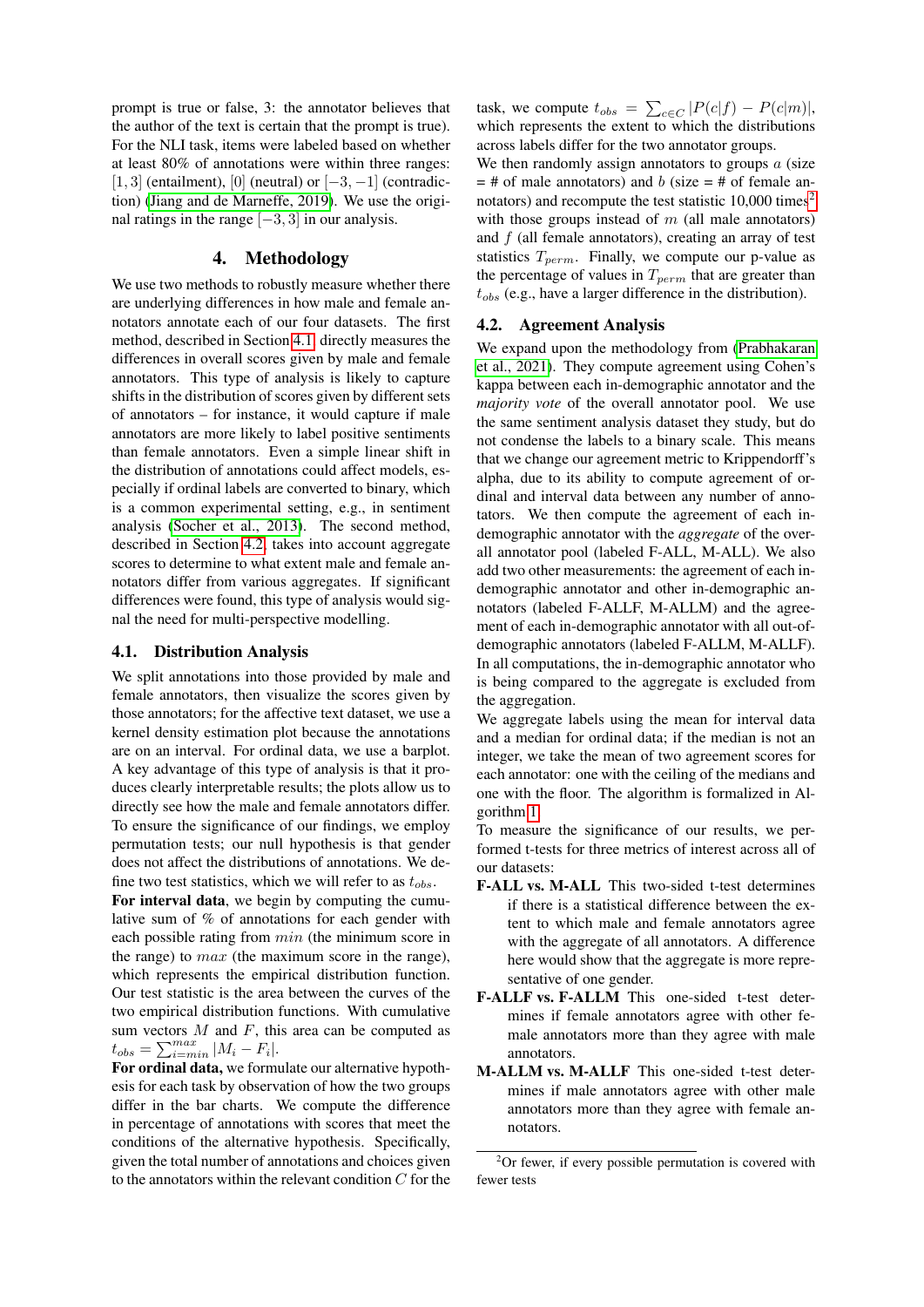Algorithm 1 Agreement Comparison Algorithm

The algorithm takes as input A, a matrix of annotations where annotators are rows and datapoints are columns, G, a list of genders of annotators in A, and i, an individual annotator index.

Our aggregation function, agg, is median for interval data and mean for interval data. We use the krippendorff function for agreement.

 $krip<sub>ALL</sub>$  is used for F-ALL and M-ALL,  $krip<sub>EO</sub>$  is used for F-ALLF, M-ALLM,  $krip_{OTH}$  is used for F-ALLM, M-ALLF. The scores for each annotator  $i$  are used in the visualization.

```
1: procedure FILTER(A, G, i, all, eq)2: A^G \leftarrow \Box3: for k \leftarrow 1, |A| do
 4: . exclude target annotator from aggregate
 5: if i = k then
 6: if all then
 7: Append A_k to A^G8: else if eq \& \& G_i == G_k then
 9: Append A_k to A^G10: else if \text{leg } \& \& G_i \text{ } := G_k \text{ then}11: Append A_k to A^G12: end if
13: end if
14: end for
15: \triangleright Return other annotators depending on all/eq
16: return A^G17: end procedure
18:
19: procedure ANN_AGREEMENT(A, G, i)20: \triangleright aggregate and filter set of annotators
21: agg_{ALL} \leftarrow \text{agg}(\text{FILTER}(A, G, i, true, true))22: agg_{EQ} \leftarrow agg(\text{FILTER}(A, G, i, false, true))23: agg_{OTH} \leftarrow agg(FILTER(A, G, i, false, false))24:
25: \triangleright find agreements with krippendorff's alpha
26: krip_{ALL} =krippendorff(A_i,agg_{ALL})27: krip_{EQ} =krippendorff(A_i,agg_{EQ})28: krip_{OTH} =krippendorff(A_i, agg_{OTH})2930: return krip_{ALL}, krip_{EO}, krip_{OTH}31: end procedure
```
For both types of analysis, we use the Benjamini-Hochberg [\(Benjamini and Hochberg, 1995\)](#page-7-6) False Discovery Rate correction to account for performing mul-tiple statistical tests.<sup>[3](#page-4-1)</sup>

## 5. Results

## 5.1. Distribution Analysis

Our plots of the affective text distributions (Figure [2\)](#page-4-2) revealed an interesting pattern: the male annotators more commonly gave a rating close to zero, indicating the text was absent of an emotion. A similar pattern

<span id="page-4-1"></span> $^{3} \alpha = 0.05.$ 

is observed for the valence task, for which annotations ranged from -100 to 100; the male annotators more frequently used 0, which was the "neutral" label.



<span id="page-4-2"></span>Figure 2: Kernel density estimation plots of affective text annotations.



<span id="page-4-3"></span>Figure 3: Bar plots of word similarity, sentiment analysis, and NLI annotations.

The plots for word similarity (Figure [3\)](#page-4-3) do not reveal such stark differences; however, we do see that male annotators appear to generally give higher scores, while female annotators more commonly chose -2; while the differences are not as clear, a similar pattern can be observed for word relatedness and NLI. On the sentiment analysis dataset, female annotators appear to more commonly give scores neutral, very positive, or very negative ratings, while male annotators give more intermediary ratings of somewhat positive/somewhat negative.

These observations form the basis for the metrics used in our permutation tests. For the word similarity task, we compute the difference in percentage of scores greater than or equal to 0. For NLI, we compute the difference in percentage of scores greater than or equal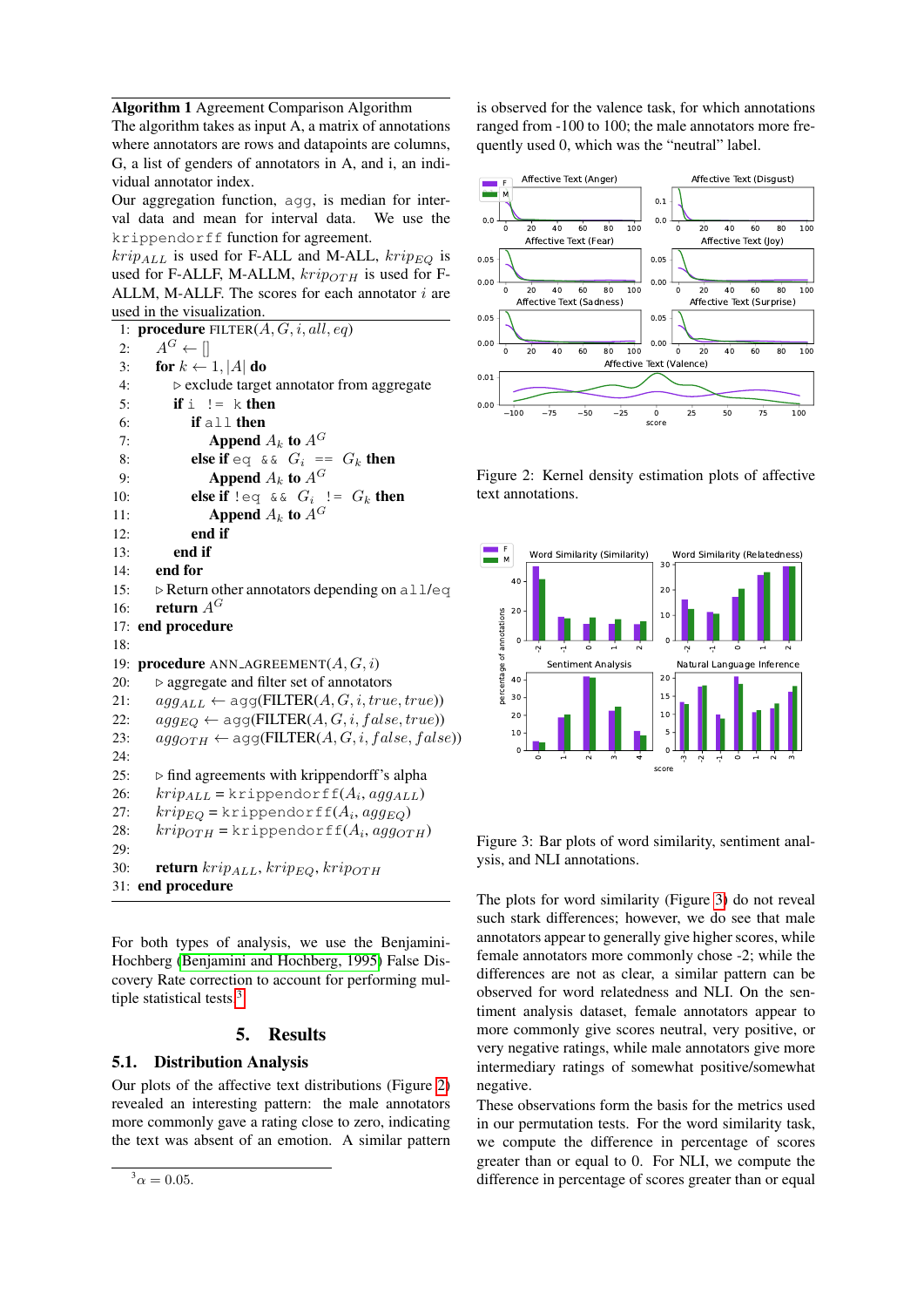

Figure 4: Boxplots representing the results of our agreement analysis.

to 1. For the sentiment task, we compute the difference in percentage of scores of 1 or 3.

The permutation tests (Table [2\)](#page-5-0) reveal a significant difference  $(p < 0.05)$  in sentiment analysis annotations. While the plots appear to reveal consistent differences in affective text annotations, the permutation tests show that this result may be attributed to only one or two annotators with extreme behavior, and looks meaningful due to the small number of annotators overall. The word similarity and NLI tasks also did not produce significant results; however, the p-value for word similarity was very close to our significance level, indicating that studying gender differences in annotation of other similar datasets with different word pairs may be worthwhile in future work.

## 5.2. Agreement Analysis

The plots representing distributions of agreements between different genders and aggregations are presented in Figure [4.](#page-5-1) Among the four ordinal tasks, we find that male and female annotators tend to have similar levels of agreement with the aggregate scores of all other annotators, as was observed by [\(Prabhakaran et al., 2021\)](#page-8-4)

<span id="page-5-1"></span><span id="page-5-0"></span>

| Task                          | p-value |
|-------------------------------|---------|
| Word Similarity (Similarity)  | 0.0528  |
| Word Similarity (Relatedness) | 0.7910  |
| <b>Sentiment Analysis</b>     | 0.0209  |
| Natural Language Inference    | 0.7592  |
| Affective Text (Anger)        | 0.5500  |
| Affective Text (Disgust)      | 0.3143  |
| Affective Text (Fear)         | 0.3143  |
| Affective Text (Joy)          | 0.2750  |
| Affective Text (Sadness)      | 0.3143  |
| Affective Text (Surprise)     | 0.6111  |
| Affective Text (Valence)      | 0.2750  |
|                               |         |

Table 2: Results of permutation tests. Results significant at the level  $\alpha = 0.05$  are demarcated in **bold**. The false discovery rate correction is performed for results across the table.

on the sentiment dataset. Furthermore, we find that for both genders, the agreement with the overall aggregate (*F-ALL, M-ALL*) tends to exceed the agreement for the in-demographic aggregate (*F-ALLM, M-ALLF*). This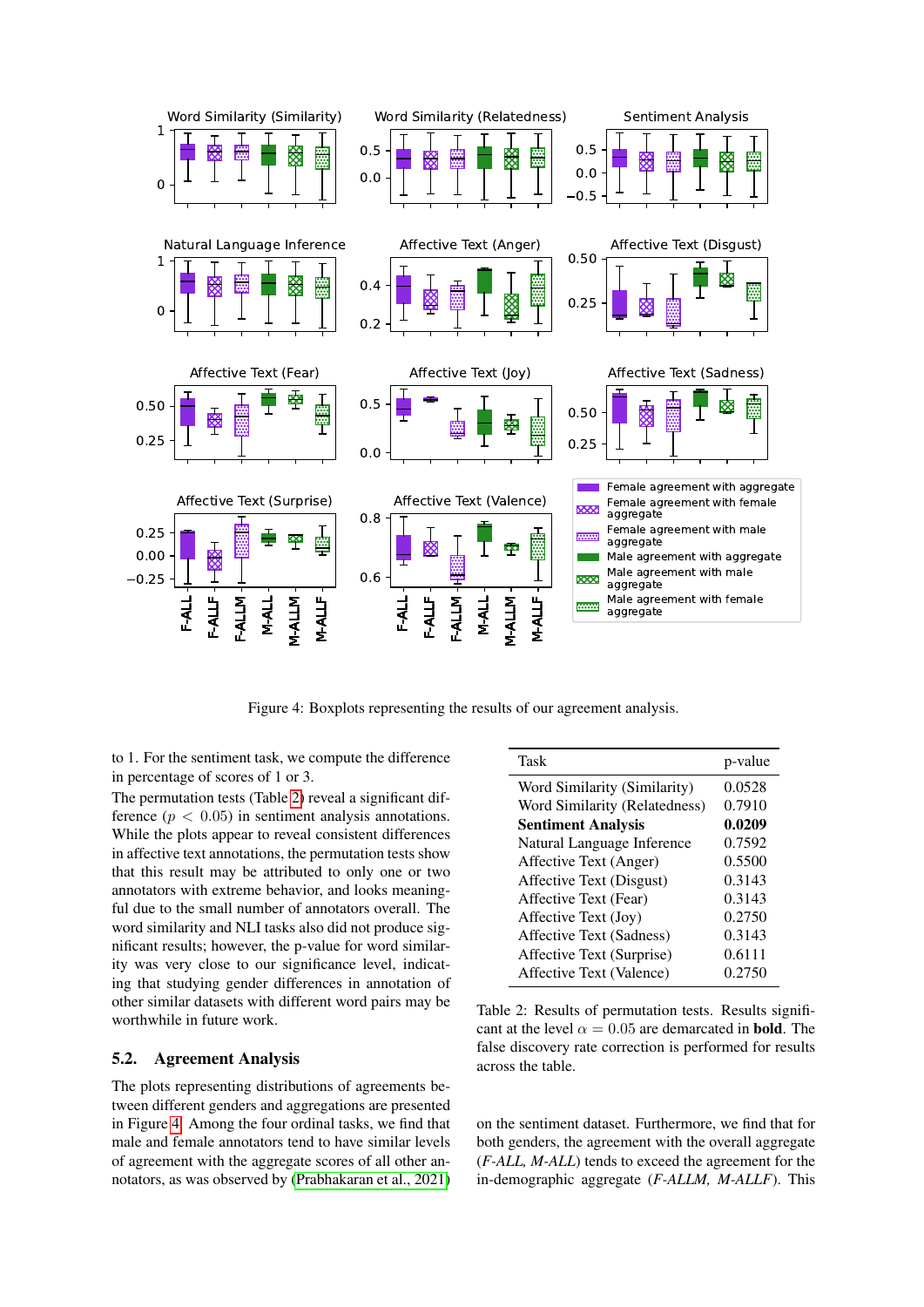|                               | <b>F-ALL vs. M-ALL</b> |      | <b>F-ALLF</b> vs. F-ALLM |      | M-ALLM vs. M-ALLF |      |
|-------------------------------|------------------------|------|--------------------------|------|-------------------|------|
|                               | tval                   | pval | tval                     | pval | tval              | pval |
| Word Similarity (Similarity)  | 3.08                   | 0.07 | $-0.56$                  | 0.81 | 0.96              | 0.77 |
| Word Similarity (Relatedness) | $-0.44$                | 0.81 | $-0.32$                  | 0.81 | $-0.40$           | 0.81 |
| Sentiment Analysis            | $-0.11$                | 0.94 | 0.78                     | 0.77 | 0.09              | 0.77 |
| Natural Language Inference    | 1.10                   | 0.77 | $-1.83$                  | 0.97 | 1.15              | 0.77 |
| Affective Text (Anger)        | $-0.29$                | 0.83 | 0.11                     | 0.77 | $-0.52$           | 0.81 |
| Affective Text (Disgust)      | $-1.11$                | 0.77 | 0.19                     | 0.77 | 1.17              | 0.77 |
| Affective Text (Fear)         | $-0.81$                | 0.77 | 0.06                     | 0.77 | 1.21              | 0.77 |
| Affective Text (Joy)          | 0.91                   | 0.77 | 2.92                     | 0.36 | 0.30              | 0.77 |
| Affective Text (Sadness)      | $-0.54$                | 0.81 | 0.02                     | 0.77 | 0.41              | 0.77 |
| Affective Text (Surprise)     | $-0.62$                | 0.81 | $-0.72$                  | 0.82 | 0.34              | 0.77 |
| Affective Text (Valence)      | $-0.59$                | 0.81 | 1.06                     | 0.77 | 0.08              | 0.77 |

Table 3: Results of t-tests. No results are significant at the level  $\alpha = 0.05$  after the false discovery rate correction was performed for results across the table.

suggests that the statistical effects of having more annotations in the aggregate has a larger effect on agreement than the demographics of the annotators who are included in that aggregate.

The results are mixed for the affective text tasks. This could be in part due to the small number of annotators, but there are a few notable results. We see that for one emotion (joy), female agreement with other females has very little variance, and is much higher than female agreement with other males. However, after controlling for multiple comparisons, this result is not statistically significant. Furthermore, the results differ across the six emotions and valence; we see that for some, there appears to be more agreement between people of the same gender, or between females with the overall aggregate than males. It would be interesting to do these comparisons on a larger dataset with more annotators to determine whether or not there is a difference in how people of different genders annotate each of these emotions, a hypothesis that was supported by some individual examples in the dataset (see Figure [1\)](#page-0-0).

T-tests detailed in Table [3](#page-6-0) reveal that there were no statistically significant differences in the pairs of distributions that we compared (see Section [4.2\)](#page-3-1).

## 6. Discussion

Our results indicate that there is no strong evidence that there are statistical differences between how male and female annotators annotate the four tasks that we studied. The only statistically significant difference we found was for the sentiment analysis dataset; male annotators gave more "intermediary" scores of 1 (somewhat negative) and 3 (somewhat positive) than females when annotating this task. We had initially hypothesized that demographic characteristics of annotators (including gender) may affect annotations and therefore the models trained on various NLP datasets. We were particularly surprised to not find differences in the word similarity dataset, which intentionally included word pairs that represented differing word as<span id="page-6-0"></span>sociations of demographic groups. These differences in word associations were revealed by [Garimella et al.](#page-8-15) [\(2017\)](#page-8-15), and differences in word associations based on age have also been observed by psychologists [\(Tresselt](#page-9-10) [and Mayzner, 1964\)](#page-9-10).

This result conflicts with some previous studies, which found a difference in annotations [\(Al Kuwatly et al.,](#page-7-1) [2020;](#page-7-1) [Larimore et al., 2021;](#page-8-10) [Shen and Rose, 2021;](#page-9-11) [Ex](#page-8-19)[cell and Al Moubayed, 2021\)](#page-8-19) based on annotator demographics and identities. While our results differ from prior work, it is worth nothing that much of this work focuses on annotation tasks that are more directly related to the identities that were proven to correspond with differing annotations. These works frequently focus on racism, hate speech, and toxicity, which are often targeted at people with certain identities. Hate speech in particular is commonly defined as offensive or degrading language towards a person based on a specific group identify, such as race, ethnicity, gender, or sexual orientation [\(Parekh, 2006\)](#page-8-20), increasing the likelihood that it will perceived differently by people depending on whether or not they are part of the targeted group(s). The same is true for the labeling of text as corresponding to political ideologies, where the ideologies of the annotators differ [\(Shen and Rose, 2021\)](#page-9-11).

It is worthwhile to continue studying this problem, as this paper only shows that there are not differences in annotation that can be attributed to *one demographic attribute* (gender) across *four datasets*. We have not proven that there is no difference across the space of all NLP datasets, and we have not proven that there is no difference for other demographic attributes like race or nationality.

A major contribution of our work, therefore, is robust methodology that can expose statistical differences in annotation across groups. By performing permutation tests, we are able to compare the differences we see between male and female annotators to differences that might appear by chance in our annotation pool. Unlike prior work [\(Prabhakaran et al., 2021\)](#page-8-4), we take this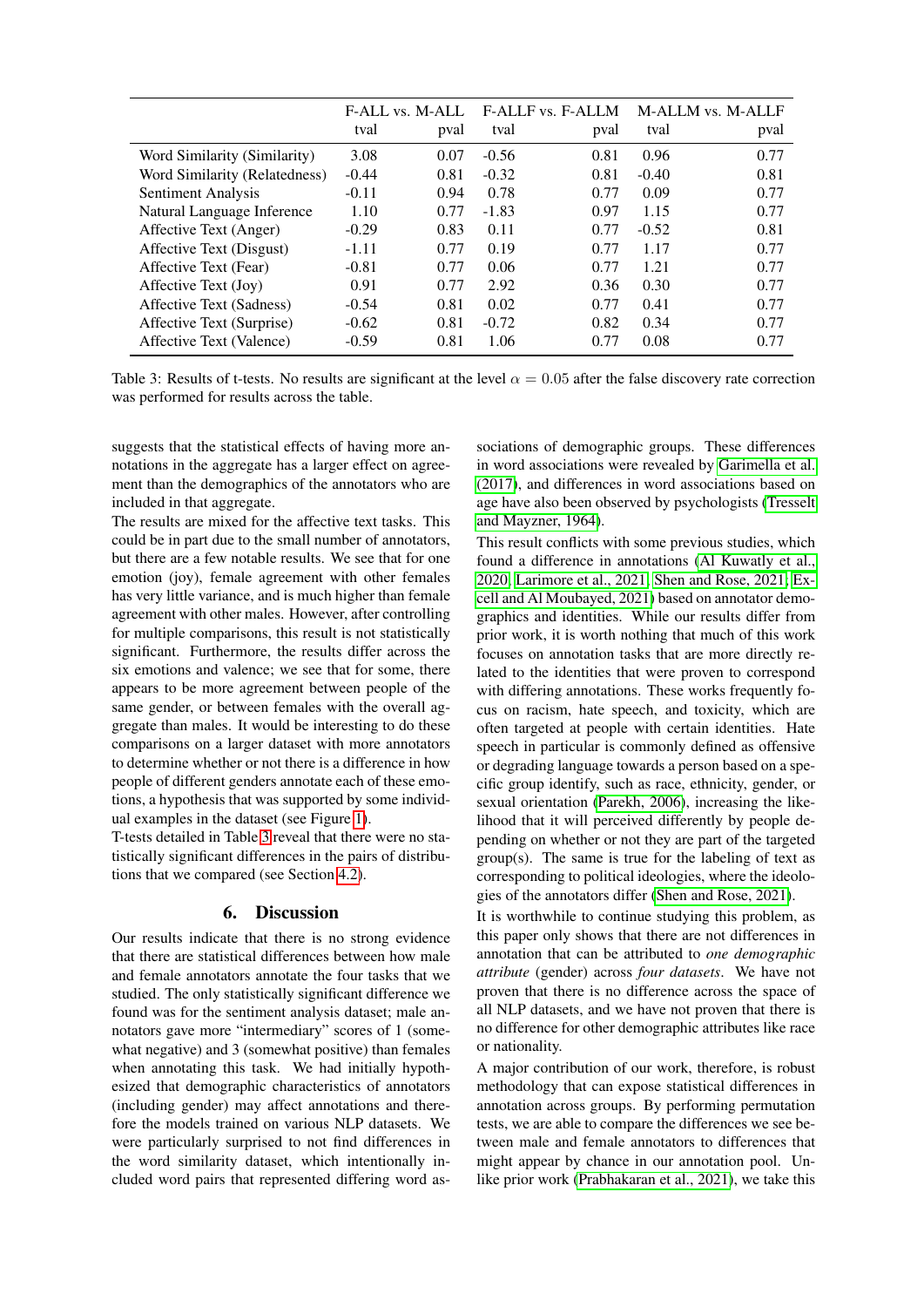a step further, formalizing metrics for comparing if annotators agree with the set of annotators who share their gender to a larger extent than they agree with annotators who have a different gender. While these methods are used with interval and ordinal data in our work, they could easily be adapted to use with binary or categorical data.

These methods provide multiple ways in which researchers could study whether annotator demographics result in differences in annotation, and we hope that they will be adopted in future work. In order to ease adoption of our methods, our code is publicly available.[4](#page-7-7) To aid this important work, we would recommend that dataset curators consider collecting annotator characteristics and releasing dis-aggregated datasets to the extent possible while preserving the privacy of annotators.

## 7. Limitations and Future Work

The scope of our study is limited to investigating the effects of annotator gender on NLP benchmark datasets. In collecting data for this project, we learned that nearly all widely used NLP benchmarks have not recorded annotator characteristics their construction process. With the scarcity of annotator demographics associated with NLP benchmarks, several challenges arise. First in such data scarcity, studying annotation differences among non-binary crowdworkers is a challenging but important area of future work. Second, our results do not reveal statistically meaningful discrepancies in data annotation among different genders, but we remain cautious of over-generalization as studying gender effects among a handful of annotators and datasets poses challenges to drawing broader conclusions. Third, while it is helpful to include annotator characteristics in constructing new NLP benchmarks, crowdworker privacy should also be considered. We identify privacy preserving approaches for collection and distribution of annotator demographic data as an important area for future work. Additionally, inclusive practices should be followed when asking crowdworkers to identify their gender [\(Spiel et al., 2019;](#page-9-12) [Larson,](#page-8-21) [2017\)](#page-8-21).

The evaluation framework used in this study only considers the discrepancies correlated with a single annotator characteristic. We consider generalized additive models (GAMs) with pairwise interactions [\(Lou et al.,](#page-8-22) [2013\)](#page-8-22) as a potential avenue for modeling intersectionality of annotator demographics (e.g. gender, race, socioeconomic background) in future work. While language generation tasks are an exciting area in NLP, grounded observations about the discrepancies caused by crowdworker gender are difficult to make, as our methodology is mainly applicable to interval, ordinal and categorical benchmarks.

#### 8. Conclusion

In this paper we studied the effects of annotator gender on four NLP benchmarks and developed a robust evaluation framework for studying annotator demographic effects on datasets. Our results reveal that there are not statistical differences in how male and female annotators annotated the four benchmark datasets we studied. However, we focused on a small number of datasets and one demographic attribute (gender). We chose the datasets included in our study in large part because they were the ones that were available; most existing NLP benchmarks have been collected without annotator demographics.

We strongly advocate that the community should consider collecting demographics of annotators as part of the data annotation process. This data can be used to perform analyses such as those presented in this paper and to ensure that there is no large demographic imbalance in the annotator pool, relative to the population, as such an imbalance could lead to ineffective models if the annotations differ based on demographics.

### 9. Acknowledgements

We would like to thank Simin Fan and Andrew Lee for their assistance in early stages of this work.

#### 10. Bibliographical References

- <span id="page-7-1"></span>Al Kuwatly, H., Wich, M., and Groh, G. (2020). Identifying and measuring annotator bias based on annotators' demographic characteristics. In *Proceedings of the Fourth Workshop on Online Abuse and Harms*, pages 184–190, Online, November. Association for Computational Linguistics.
- <span id="page-7-4"></span>Aroyo, L. and Welty, C. (2015). Truth is a lie: Crowd truth and the seven myths of human annotation. *AI Magazine*, 36(1):15–24.
- <span id="page-7-2"></span>Basile, V., Fell, M., Fornaciari, T., Hovy, D., Paun, S., Plank, B., Poesio, M., Uma, A., et al. (2021). We need to consider disagreement in evaluation. In *1st Workshop on Benchmarking: Past, Present and Future*, pages 15–21. Association for Computational Linguistics.
- <span id="page-7-6"></span>Benjamini, Y. and Hochberg, Y. (1995). Controlling the false discovery rate: a practical and powerful approach to multiple testing. *Journal of the Royal statistical society: series B (Methodological)*, 57(1):289–300.
- <span id="page-7-0"></span>Bojar, O., Buck, C., Federmann, C., Haddow, B., Koehn, P., Leveling, J., Monz, C., Pecina, P., Post, M., Saint-Amand, H., et al. (2014). Findings of the 2014 workshop on statistical machine translation. In *Proceedings of the ninth workshop on statistical machine translation*, pages 12–58.
- <span id="page-7-5"></span>Cohen, J. (1960). A coefficient of agreement for nominal scales. *Educational and psychological measurement*, 20(1):37–46.
- <span id="page-7-3"></span>Davani, A. M., Díaz, M., and Prabhakaran, V. (2022). Dealing with disagreements: Looking beyond the

<span id="page-7-7"></span><sup>4</sup>[https://github.com/MichiganNLP/Analy](https://github.com/MichiganNLP/Analyzing-the-Effects-of-Annotator-Gender-Across-NLP-Tasks) [zing-the-Effects-of-Annotator-Gender-Acr](https://github.com/MichiganNLP/Analyzing-the-Effects-of-Annotator-Gender-Across-NLP-Tasks) [oss-NLP-Tasks](https://github.com/MichiganNLP/Analyzing-the-Effects-of-Annotator-Gender-Across-NLP-Tasks)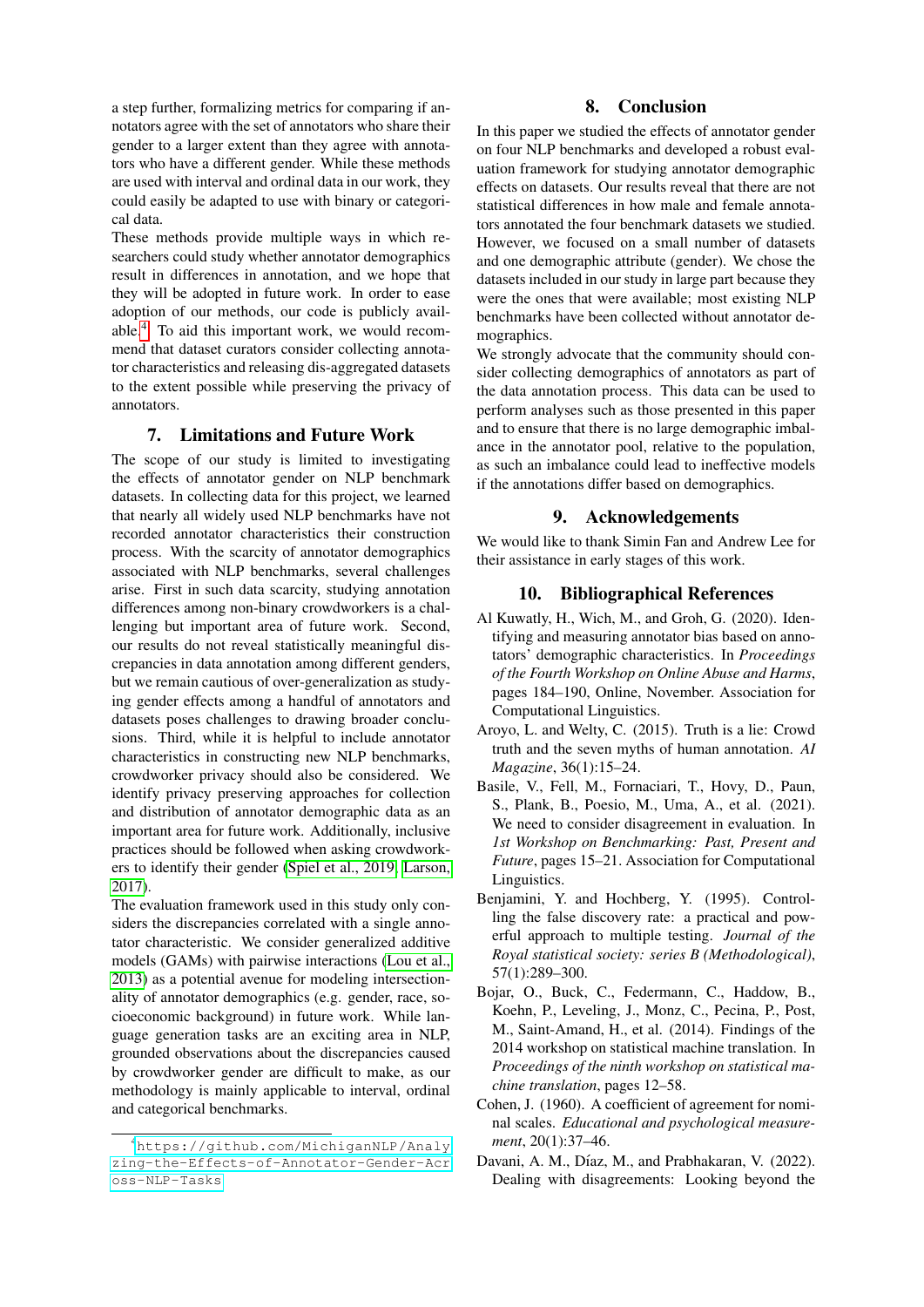majority vote in subjective annotations. *Transactions of the Association for Computational Linguistics*, 10:92–110.

- <span id="page-8-16"></span>Diaz, M., Johnson, I., Lazar, A., Piper, A. M., and Gergle, D., (2018). *Addressing Age-Related Bias in Sentiment Analysis*, page 1–14. Association for Computing Machinery, New York, NY, USA.
- <span id="page-8-19"></span>Excell, E. and Al Moubayed, N. (2021). Towards equal gender representation in the annotations of toxic language detection. In *Proceedings of the 3rd Workshop on Gender Bias in Natural Language Processing*, pages 55–65, Online, August. Association for Computational Linguistics.
- <span id="page-8-15"></span>Garimella, A., Banea, C., and Mihalcea, R. (2017). Demographic-aware word associations. In *Proceedings of the 2017 Conference on Empirical Methods in Natural Language Processing*, pages 2285–2295, Copenhagen, Denmark, September. Association for Computational Linguistics.
- <span id="page-8-7"></span>Garimella, A., Banea, C., Hovy, D., and Mihalcea, R. (2019). Women's syntactic resilience and men's grammatical luck: Gender-bias in part-of-speech tagging and dependency parsing. In *Proceedings of the 57th Annual Meeting of the Association for Computational Linguistics*, pages 3493–3498.
- <span id="page-8-3"></span>Geva, M., Goldberg, Y., and Berant, J. (2019). Are we modeling the task or the annotator? an investigation of annotator bias in natural language understanding datasets. In *Proceedings of the 2019 Conference on Empirical Methods in Natural Language Processing and the 9th International Joint Conference on Natural Language Processing (EMNLP-IJCNLP)*, pages 1161–1166, Hong Kong, China, November. Association for Computational Linguistics.
- <span id="page-8-17"></span>Go, A., Bhayani, R., and Huang, L. (2009). Twitter sentiment classification using distant supervision. *CS224N project report, Stanford*, 1(12):2009.
- <span id="page-8-6"></span>Gold, M. W. T. H. D. and Zesch, T. (2018). Do women perceive hate differently: Examining the relationship between hate speech, gender, and agreement judgments. In *Proceedings of the 14th Conference on Natural Language Processing (KONVENS 2018)*, pages 110–120, Vienna, Austria.
- <span id="page-8-2"></span>Hendrycks, D., Burns, C., Kadavath, S., Arora, A., Basart, S., Tang, E., Song, D., and Steinhardt, J. (2021). Measuring mathematical problem solving with the math dataset. *NeurIPS*.
- <span id="page-8-14"></span>Hill, F., Reichart, R., and Korhonen, A. (2015). SimLex-999: Evaluating semantic models with (genuine) similarity estimation. *Computational Linguistics*, 41(4):665–695, December.
- <span id="page-8-18"></span>Jiang, N. and de Marneffe, M.-C. (2019). Evaluating BERT for natural language inference: A case study on the CommitmentBank. In *Proceedings of the 2019 Conference on Empirical Methods in Natural Language Processing and the 9th International Joint Conference on Natural Language Processing (EMNLP-IJCNLP)*, pages 6086–6091, Hong Kong,

China, November. Association for Computational Linguistics.

- <span id="page-8-12"></span>Krippendorff, K. (2011). Computing krippendorff's alpha-reliability.
- <span id="page-8-10"></span>Larimore, S., Kennedy, I., Haskett, B., and Arseniev-Koehler, A. (2021). Reconsidering annotator disagreement about racist language: Noise or signal? In *Proceedings of the Ninth International Workshop on Natural Language Processing for Social Media*, pages 81–90, Online, June. Association for Computational Linguistics.
- <span id="page-8-21"></span>Larson, B. (2017). Gender as a variable in naturallanguage processing: Ethical considerations. In *Proceedings of the First ACL Workshop on Ethics in Natural Language Processing*, pages 1–11, Valencia, Spain, April. Association for Computational Linguistics.
- <span id="page-8-0"></span>Li, Q., Peng, H., Li, J., Xia, C., Yang, R., Sun, L., Yu, P. S., and He, L. (2022). A survey on text classification: From traditional to deep learning. *ACM Trans. Intell. Syst. Technol.*, 13(2), apr.
- <span id="page-8-22"></span>Lou, Y., Caruana, R., Gehrke, J., and Hooker, G. (2013). Accurate intelligible models with pairwise interactions. In *Proceedings of the 19th ACM SIGKDD international conference on Knowledge discovery and data mining*, pages 623–631.
- <span id="page-8-13"></span>Louviere, J. J., Flynn, T. N., and Marley, A. A. J. (2015). *Best-worst scaling: Theory, methods and applications*. Cambridge University Press.
- <span id="page-8-8"></span>Mondorf, B. (2002). Gender differences in english syntax. *Journal of English Linguistics*, 30(2):158– 180.
- <span id="page-8-1"></span>Nelson, P., Urs, N. V., and Kasicheyanula, T. R. (2022). Progress in natural language processing and language understanding. In *Bridging Human Intelligence and Artificial Intelligence*, pages 83–103. Springer.
- <span id="page-8-9"></span>Otterbacher, J. (2018). Social cues, social biases: stereotypes in annotations on people images. In *Sixth AAAI Conference on Human Computation and Crowdsourcing*.
- <span id="page-8-20"></span>Parekh, B. (2006). Hate speech. *Public policy research*, 12(4):213–223.
- <span id="page-8-11"></span>Pavlick, E. and Kwiatkowski, T. (2019). Inherent disagreements in human textual inferences. *Transactions of the Association for Computational Linguistics*, 7:677–694.
- <span id="page-8-5"></span>Poesio, M. and Artstein, R. (2005). The reliability of anaphoric annotation, reconsidered: Taking ambiguity into account. In *Proceedings of the workshop on frontiers in corpus annotations ii: Pie in the sky*, pages 76–83.
- <span id="page-8-4"></span>Prabhakaran, V., Mostafazadeh Davani, A., and Diaz, M. (2021). On releasing annotator-level labels and information in datasets. In *Proceedings of The Joint 15th Linguistic Annotation Workshop (LAW) and 3rd Designing Meaning Representations (DMR) Workshop*, pages 133–138, Punta Cana, Dominican Re-